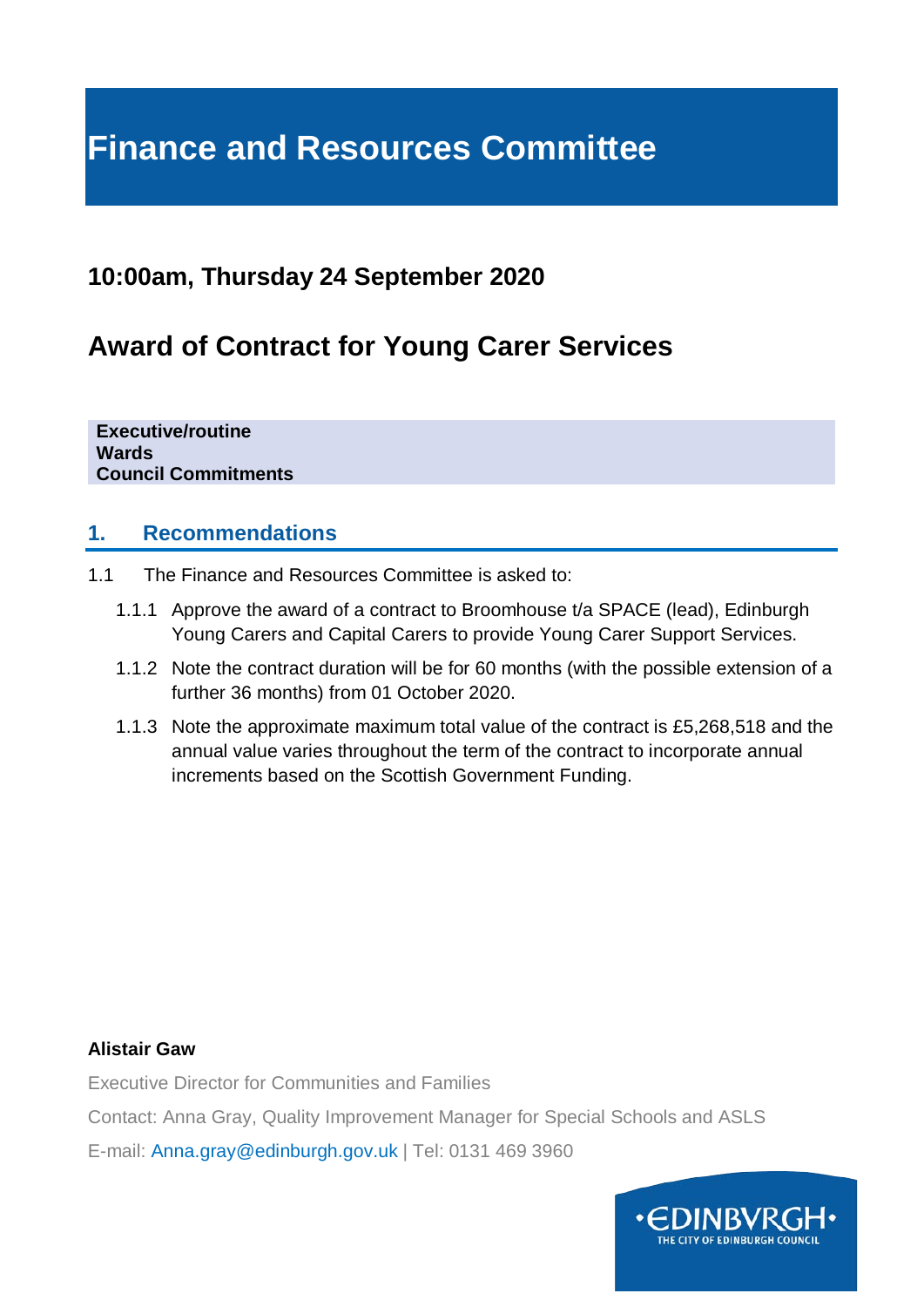**Report**

# **Award of Contract for Young Carer Services**

#### **2. Executive Summary**

- 2.1 The Carers (Scotland) Act 2016 places new duties on Local Authorities (detailed in Section 3). Additional funding to address these duties has been made available to local authorities.
- 2.2 Communities and Families and the Edinburgh Health and Social Care Partnership have worked in partnership to commission and procure a range of Carer Support Services. Whilst this has been a single procurement process, it was agreed that approval for the award of the Young Carer Support Service would be sought separately. Communities and Families wish to start the contract on 1<sup>st</sup> October 2020 whereas the Edinburgh Health and Social Care Partnership agreed to delay the start of the other new services to 1<sup>st</sup> January 2021.

#### **3. Background**

- 3.1 The Carers (Scotland) Act 2016 places a number of legal duties on local authorities and the NHS. Communities and Families along with The Edinburgh Health and Social Care Partnership has long recognised the value of Carers and the importance of the support required to ensure that Carers can continue their caring role, should they wish to do so. The Act incorporates the value of Carers into legislative duties.
- 3.2 Duties under the Act include:
	- 3.2.1 Widening of the definition of a Carer, to encompass a greater volume of Carers
	- 3.2.2 Preparation of Adult Carer Support Plans or Young Carer Statements for anyone identified as a Carer, or for any Carer who requests one
	- 3.2.3 Providing support to Carers that meet local eligibility criteria
	- 3.2.4 Involving Carers in Carer's Services
	- 3.2.5 Preparation of a Carers Strategy
	- 3.2.6 Establishing and maintaining information and advice services for Carers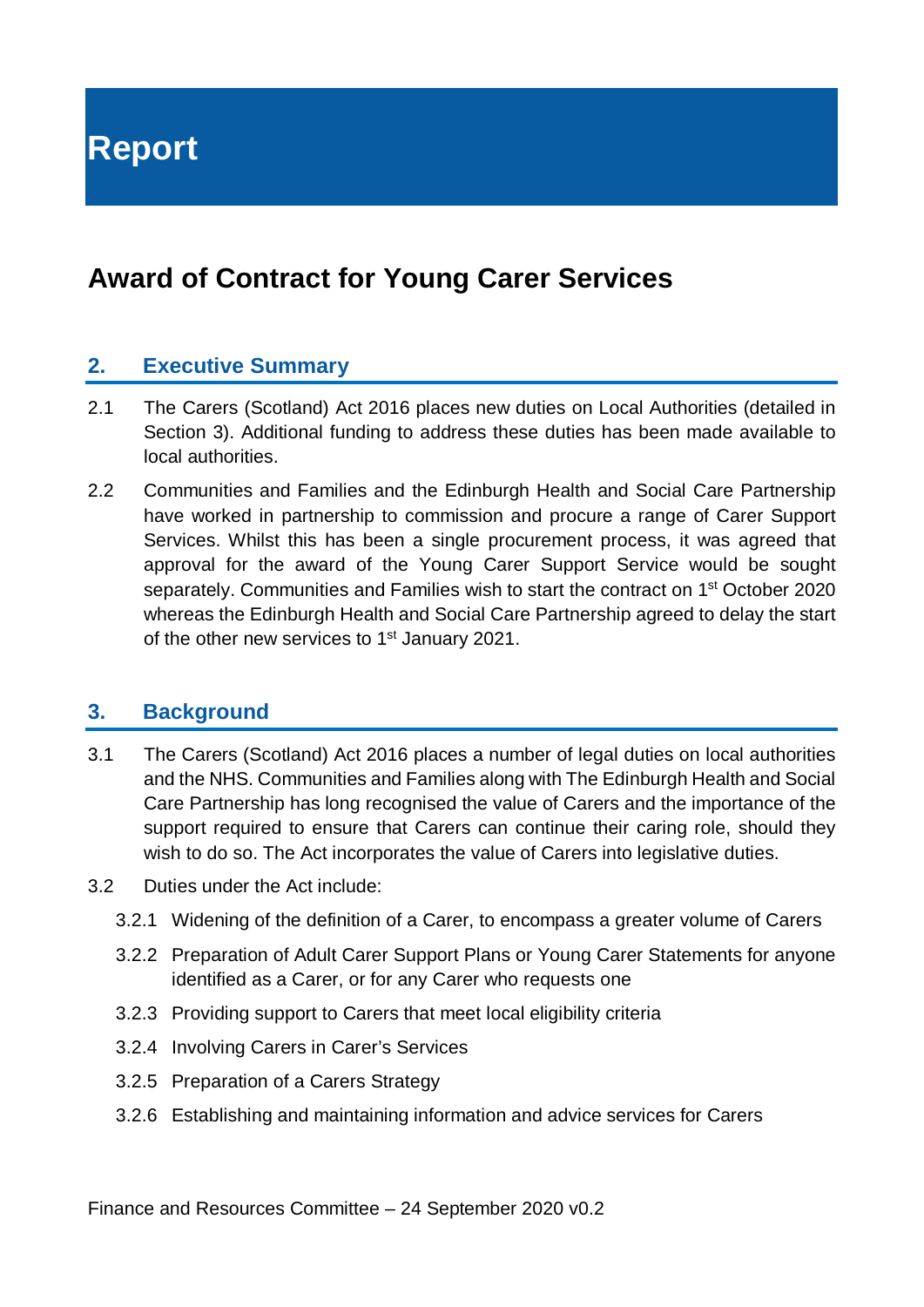3.3 The current landscape of support services to Carers in Edinburgh encompasses a mix of grants, statutory and commissioned services. In light of the increased funding from the Scottish Government, this mix of provision and funding was strategically reviewed by Edinburgh's Health and Social Care Partnership, to assess the impact that additional funding and legislative duties would have on commissioned and statutory services. It was perceived that new pathways and ways of working would be essential to ensure a joined-up approach that would improve the lives and outcomes for Carers and achieve the best value for those services.

#### **4. Main report**

- 4.1 On 28 January 2019 a Prior Information Notice (PIN) was published on Public Contracts Scotland (PCS) to invite providers, or those with an interest in Edinburgh Carer Supports, to attend a co-production event.
- 4.2 These events took place on 7 February and 1 March 2019, both of which were well attended by potential providers. The co-production was interactive and encouraged interested parties to discuss and generate ideas for improving supports for Carers. This also allowed for a question and answer session, facilitated discussions and a Power Point presentation, all of which were shared with providers who noted interest after the event.
- 4.3 There was also additional training provided by the Supplier Development Programme, EVOC and Partnership for Procurement. The aim of the training was to ensure that third sector organisations were tender ready and also to encourage partnership bids where possible.
- 4.4 On completion of co-production, and further development of the requirement, a contract opportunity was published via PCS for Edinburgh Carer Supports, under a competitive procedure with negotiation. This process was developed to ensure that providers received support to provide the highest possible quality of service for Edinburgh's Carers. As this is a social care type service, the tender was published in accordance with the Public Contracts (Scotland) Regulations 2015 with the Light Touch Regime applied.
- 4.5 The Contract was divided into 8 Lots according to the type of support and geographical presence required to deliver against [Edinburgh's Joint Carer Strategy.](https://www.edinburghhsc.scot/wp-content/uploads/2020/06/Edinburgh-Joint-Carers-Strategy-2019-2022-FINAL.pdf) The increase in volume within the specification, sees a doubling of investment associated with Carer Support. The lot strategy was chosen to encourage smaller organisations to bid:

| Lot | Title                  | Explanation                                                                                                                                                                                                 |
|-----|------------------------|-------------------------------------------------------------------------------------------------------------------------------------------------------------------------------------------------------------|
|     | Identifying<br>Carers, | This will include; working with businesses and employers to raise<br>awareness of Carers, Carer Positive Employers Award, supporting<br>Carers in the workplace and training to various stakeholders within |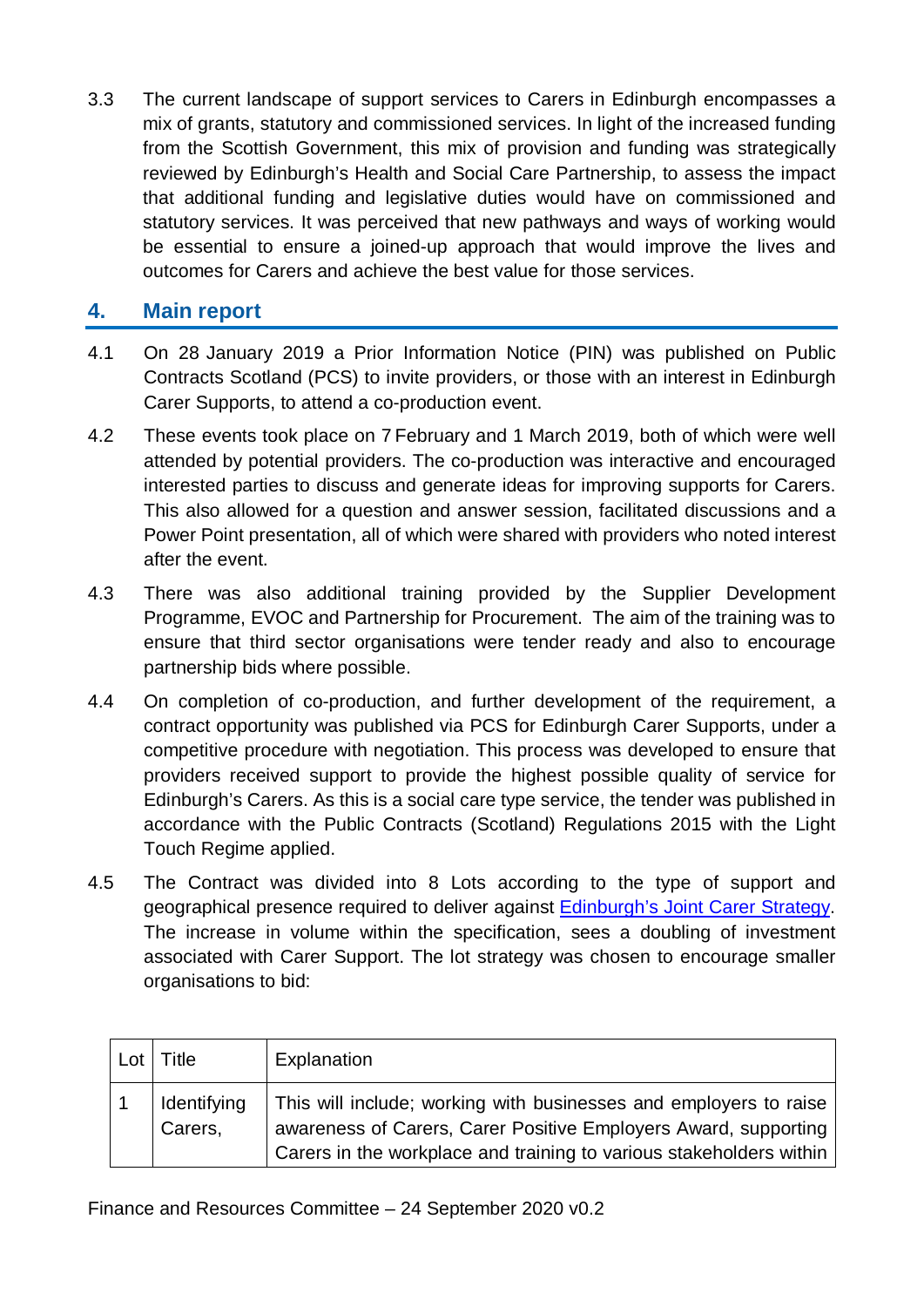|                | Information<br>and Advice                  | the City of Edinburgh and offering an accessible face to face and<br>digital service of information and advice on topics relevant to Carers.                                                                                                   |  |  |  |
|----------------|--------------------------------------------|------------------------------------------------------------------------------------------------------------------------------------------------------------------------------------------------------------------------------------------------|--|--|--|
| $\overline{2}$ | Carer<br>Health and<br>Wellbeing           | The service provider will work in partnership with a range of carer<br>organisations to provide and coordinate a range of health and<br>wellbeing supports for adult Carers.                                                                   |  |  |  |
| 3              | <b>Short</b><br><b>Breaks</b><br>Programme | The service will provide a range of overnight, day and evening<br>breaks for adult Carers                                                                                                                                                      |  |  |  |
| $\overline{4}$ | <b>Short</b><br><b>Breaks</b><br>Fund      | The service provider will manage a short breaks fund, providing all<br>Carers, access to funds to be able to arrange flexible and creative<br>breaks from caring.                                                                              |  |  |  |
| 5A             | <b>North East</b>                          | The service shall provide personalised support for adult carer in the<br>specific locality, who have requested support through one of the<br>EHSCP partnership pathways (via GP or Social Care Direct) or have                                 |  |  |  |
| 5B             | <b>North West</b>                          |                                                                                                                                                                                                                                                |  |  |  |
| 5C             | South East                                 | been identified by EHSCP staff.                                                                                                                                                                                                                |  |  |  |
| 5D             | South West                                 |                                                                                                                                                                                                                                                |  |  |  |
| 6              | Young<br>Adult<br>Carers                   | The service will identify young adult Carers and provide information,<br>advice and support. A young adult carer is someone who is $16 - 25$<br>years old and no longer at school.                                                             |  |  |  |
| $\overline{7}$ | Young<br>Carers<br>Support                 | The service will; provide support to school staff across Edinburgh to<br>develop a network of Young Carers Coordinators, ensure that<br>Young Carer Statements are completed and provide appropriate,<br>personalised support to young Carers. |  |  |  |
| 8              | Parent<br>Carers                           | The service will offer specialist information and advice for adult<br>parent Carers, offer and prepare adult carer support plans and<br>support adult parent Carers to maintain their health and wellbeing.                                    |  |  |  |

- 4.6 All tenders received were evaluated based on most economically advantageous tender (MEAT), weighted 70:30 for quality and price. Due to the nature of the contract, the quality of the end service is of the upmost importance, as such 70% was allocated to quality and 30% to cost, keeping in line with the Council's requirement to achieve best value for money. Details of the evaluation criteria can be found in Appendix 1.
- 4.7 All providers were assessed as meeting the minimum quality threshold and the price was based on the annual cost of providing the service. Within the specifications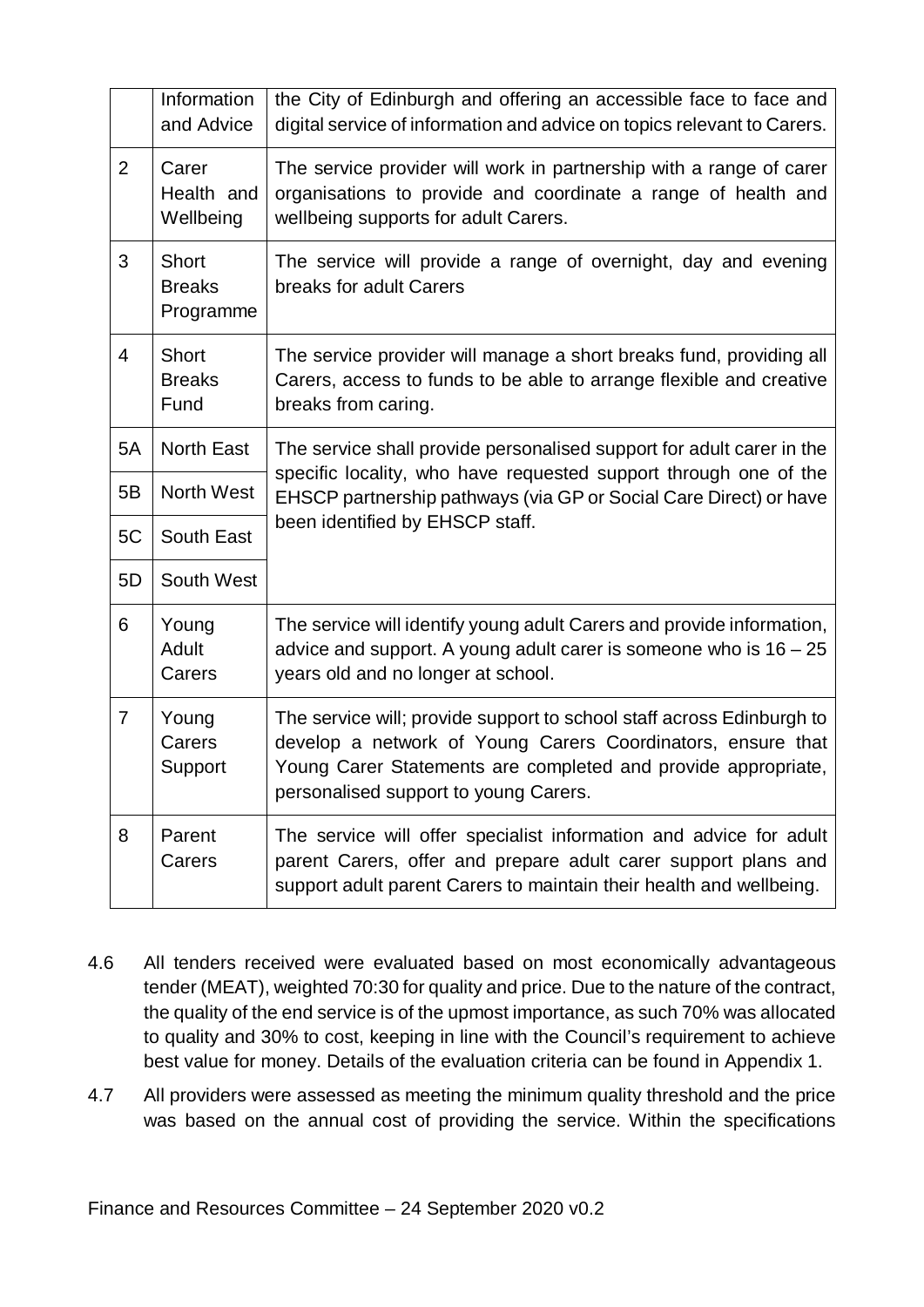minimum volume thresholds had been set out. A Fair Work Practice statement was required from all providers. A breakdown of scoring can be found in Appendix 2.

4.8 Following the completion of the procurement process, the Edinburgh Integration Joint Board asked for the process to be put on hold to examine savings options. The budget for lot 7, Young Carers Support, was not part of this process and therefore Communities and Families seeks to make an award starting on 1st October as was originally envisaged. This will enable the authority to continue to meet its statutory obligations regarding Young Carers Statements.

#### **5. Next Steps**

5.1 Subject to approval, the services will commence from 01 October 2020, and will allow the Council to continue to meet its statutory obligations with regards to providing support services to Young Carers within the City of Edinburgh.

#### **6. Financial impact**

6.1 The potential total value of this award is £5,268,518 including the maximum period of extension. The variable annual value reflects the availability of Scottish Government funding which is confirmed for the initial period of contract.

| 2020-21 | £535,648 |
|---------|----------|
| 2021-22 | £650,255 |
| 2022-23 | £670,233 |
| 2023-24 | £680,578 |
| 2024-25 | £680,242 |
| 2025-26 | £680,304 |
| 2026-27 | £680,432 |
| 2027-28 | £690,824 |

6.2 The contract term of up to a possible 8 years provides long-term financial security for the providers and ensures the sustainability of support services to Young Carers. The aim of the specifications is for Schools staff and other Communities and Families staff

Finance and Resources Committee – 24 September 2020 v0.2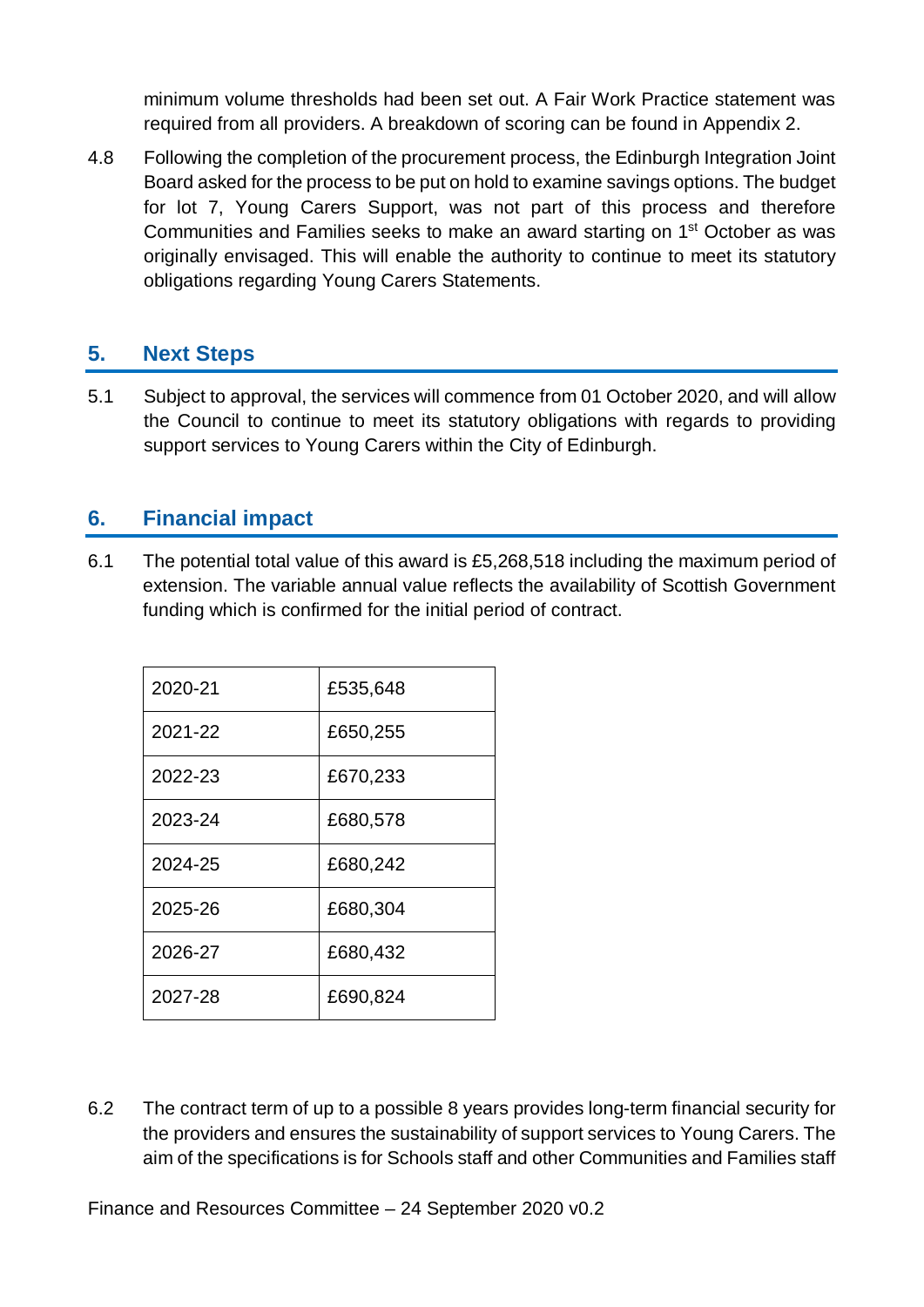to work with providers, to ensure continuous improvement which needs to meet the increase in numbers and the requirements of Young Carers throughout the contract term.

6.3 The staffing costs associated with procuring this contract along with the other lots are estimated to be between £20,001 and £35,000.

#### **7. Stakeholder/Community Impact**

- 7.1 A large-scale market shaping exercise was undertaken to ensure the new funding from the Scottish Government and the current funding would be used to efficiently reach the greatest volume of Carers. Consultation with Carers and partner organisations was undertaken through different mechanisms such as; focus groups, online surveys, paper surveys, follow up meetings with Carers.
- 7.2 An additional co-production event was held on 13<sup>th</sup> September 2019 to help facilitate networking amongst potential providers, including smaller organisations, to provide organisations with more up to date information and for additional training to be provided. The event was attended by 14 different organisations.
- 7.3 A recurring theme throughout the market shaping exercises was concern from smaller providers in regard to their equity of access to tender. This was taken into consideration and mitigated as far as possible through use of a negotiated procedure and encouraging partnership bids.
- 7.4 The successful organisations have committed to provide Community Benefits throughout the lifetime of the Contract. This will be managed and monitored by the designated Contracts Officer.
- 7.5 No significant environmental impacts are expected to arise from this contract.
- 7.6 This success of these contracts will be measurable against Key Performance Indicators which are detailed within the specifications.
- 7.7 An Integrated Impact Assessment was completed, and all recommendations were addressed throughout the tendering process.
- 7.8 All providers have completed a COVID-19 business continuity plan, confirming how services will continue under new measures provided by the Scottish Government. These measures will continue to be monitored throughout the life time of the contracts, to ensure that Carer supports are continued in other agile formats, when required.
- 7.9 Variation clauses are included in the new service specifications, which not only acknowledges changes and impact of legislation on the services but allows for changes to be made to services (in agreement with providers) which will be of benefit to service users and improves outcomes.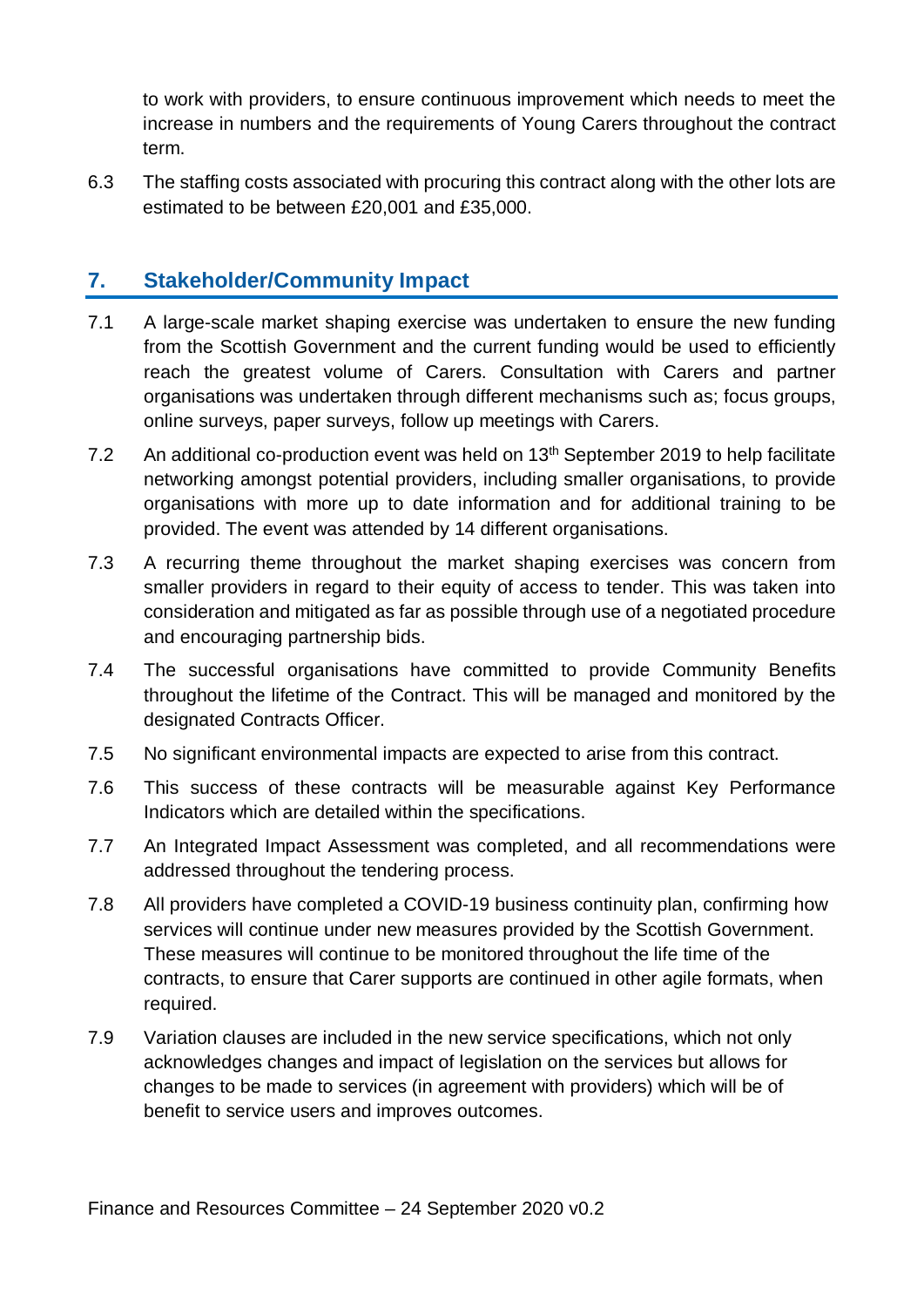## **8. Background reading/external references**

- 8.1 Edinburgh Joint Carers' Strategy 2019-2022 [https://www.edinburghhsc.scot/wp](https://www.edinburghhsc.scot/wp-content/uploads/2020/06/Edinburgh-Joint-Carers-Strategy-2019-2022-FINAL.pdf)[content/uploads/2020/06/Edinburgh-Joint-Carers-Strategy-2019-2022-FINAL.pdf.](https://www.edinburghhsc.scot/wp-content/uploads/2020/06/Edinburgh-Joint-Carers-Strategy-2019-2022-FINAL.pdf)
- 8.2 IIA Carers Act 2018 [https://www.edinburghhsc.scot/wp](https://www.edinburghhsc.scot/wp-content/uploads/2019/12/IIA-Carers-Act-2018.pdf)[content/uploads/2019/12/IIA-Carers-Act-2018.pdf](https://www.edinburghhsc.scot/wp-content/uploads/2019/12/IIA-Carers-Act-2018.pdf)
- 8.3 Carers Investment IIA July 2020 [https://www.edinburghhsc.scot/wp](https://www.edinburghhsc.scot/wp-content/uploads/2020/07/15.-Carers-Investment-IIA-Report-20-07-21.pdf)[content/uploads/2020/07/15.-Carers-Investment-IIA-Report-20-07-21.pdf](https://www.edinburghhsc.scot/wp-content/uploads/2020/07/15.-Carers-Investment-IIA-Report-20-07-21.pdf)
- 9.4 [Award of Contracts for Edinburgh Carer Supports](https://democracy.edinburgh.gov.uk/documents/s25311/Item%206.14%20-%20Award%20of%20Contracts%20for%20Edinburgh%20Carer%20Supports.pdf) Policy and Sustainability Committee August 2020

#### **9. Appendices**

- 9.1 Appendix 1 Summary of Tendering and Tender Evaluation Processes
- 9.2 Appendix 2 Ranking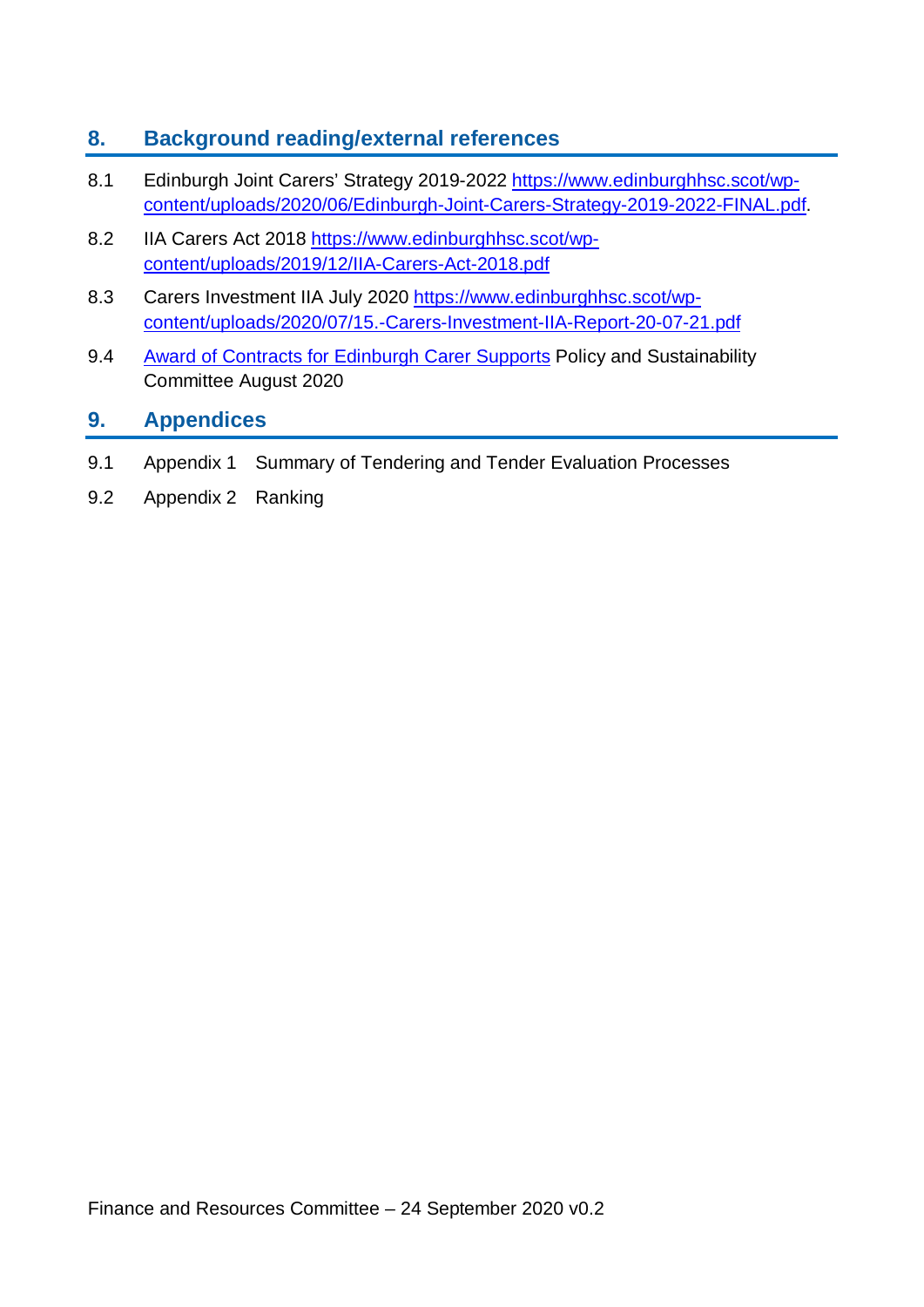| <b>Contract</b>                                                              | CT2484                                 |                                                                         |  |  |  |
|------------------------------------------------------------------------------|----------------------------------------|-------------------------------------------------------------------------|--|--|--|
| 96 months<br><b>Contract Period</b>                                          |                                        |                                                                         |  |  |  |
| <b>Estimated Total</b><br><b>Contract Value</b><br>(including<br>extensions) | £5,268,518                             |                                                                         |  |  |  |
| Procurement<br>Route Chosen                                                  | Competitive Procedure with Negotiation |                                                                         |  |  |  |
| Contracts to be<br>Awarded                                                   |                                        | 1 award to 1 lead provider in partnership with two other organisations. |  |  |  |
| Price / Quality<br>Split                                                     | <b>Quality 70</b>                      | Price 30                                                                |  |  |  |
|                                                                              | <b>Criteria</b>                        | Weighting (%)                                                           |  |  |  |
|                                                                              | Q1. Core Staff                         | 20%                                                                     |  |  |  |
|                                                                              | Q2. School Support                     | 15%                                                                     |  |  |  |
| Evaluation                                                                   | Q3. Young Carers Statements            | 15%                                                                     |  |  |  |
| Criterion and<br>Weightings $-$                                              | Q4. Support to Young Carers            | 10%                                                                     |  |  |  |
| LOT <sub>7</sub>                                                             | Q5. Information and Advice Provision   | 10%                                                                     |  |  |  |
|                                                                              | Q6. Young Carers Fund                  | 5%                                                                      |  |  |  |
|                                                                              | Q7. Transitions                        | 10%                                                                     |  |  |  |
|                                                                              |                                        |                                                                         |  |  |  |
| Evaluation                                                                   | <b>Data Protection</b>                 | 5%                                                                      |  |  |  |
| Criterion and<br>Weightings - ALL                                            | <b>Business Continuity</b>             | 5%                                                                      |  |  |  |

## Appendix 1 – Summary of Tendering and Tender Evaluation Processes